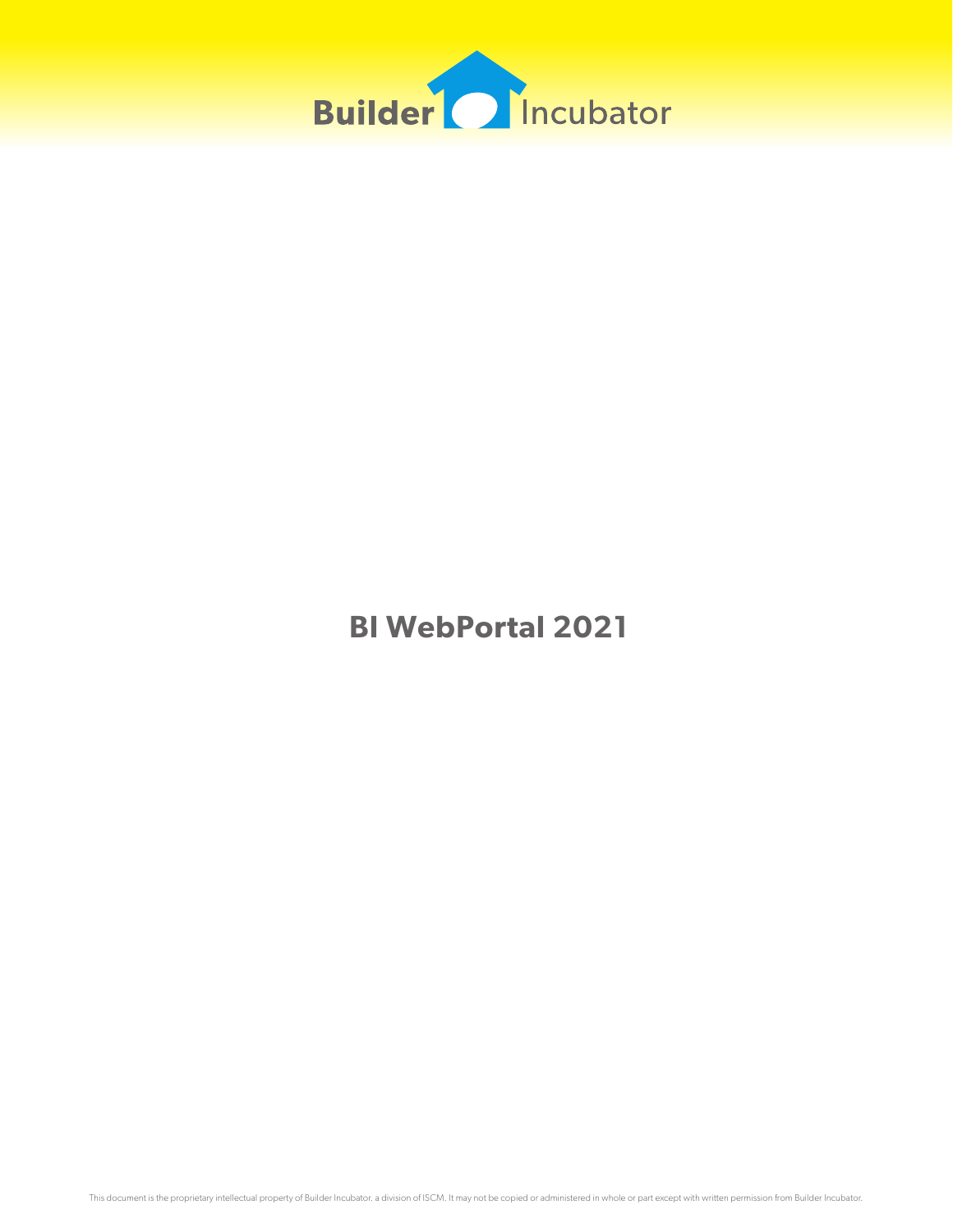

Dec-2020 Release: BIWebPortal 2021a Version: 2021.01.2012.011 Package: 1.1.393

## **EMAIL on the Home Page**

Software Report: WEBP-307a

We have added an EMAIL editor to each user's home page, so when they log in, they can see all their sent/received emails.

| ASTORTHOMES<br><b>Job List</b><br><b>Client List</b><br>My ToDo's<br>Home<br>Configuration |                                                                                  |                                                                                              |                                | Hi adam.astorhomes@gmail.com.<br>Log out |
|--------------------------------------------------------------------------------------------|----------------------------------------------------------------------------------|----------------------------------------------------------------------------------------------|--------------------------------|------------------------------------------|
|                                                                                            |                                                                                  | Welcome to Astor Homes Web Portal                                                            |                                |                                          |
| From                                                                                       | $\bullet$ To                                                                     | <b>Subject</b>                                                                               | <b>Set Filter</b><br>Date/Time |                                          |
| Adam Stevens (ADAM)<br><adam.astorhomes@gmail.com></adam.astorhomes@gmail.com>             | Corky's Slab Contractors Inc.<br><corky.slabs@gmail.com></corky.slabs@gmail.com> | ASG100-16100 - 1547 Northgate Baltimore, MD 21201 IJOB:ASG100.<br>PO:ASG100-16100, GCON:900] | 11/02/2020.<br>03:45 PM        |                                          |
| Adam Stevens (ADAM)<br><adam.astorhomes@gmail.com></adam.astorhomes@gmail.com>             | corky.slabs@gmail.com                                                            | ASG100-16100 - 1547 Northgate Baltimore, MD 21201 [JOB:ASG100,<br>PO:ASG100-16100, GCON:900] | 11/02/2020.<br>03:40 PM        |                                          |
| Adam Stevens (ADAM)<br><adam.astorhomes@gmail.com></adam.astorhomes@gmail.com>             | Corky's Slab Contractors Inc.<br><corky.slabs@gmail.com></corky.slabs@gmail.com> | ASG100-16100 - 1547 Northgate Baltimore, MD 21201 [JOB:ASG100,<br>PO:ASG100-16100, GCON:900] | 11/02/2020.<br>03:37 PM        |                                          |
| Adam Stevens (ADAM)<br><adam.astorhomes@gmail.com></adam.astorhomes@gmail.com>             | corky.slabs@gmail.com                                                            | ASG100-16100 - 1547 Northgate Baltimore, MD 21201 [JOB:ASG100,<br>PO:ASG100-16100, GCON:900] | 11/02/2020.<br>03:31 PM        |                                          |
| Adam Stevens (ADAM)<br><adam.astorhomes@gmail.com></adam.astorhomes@gmail.com>             | corky.slabs@gmail.com                                                            | ASG100-16120 - 1547 Northgate Baltimore, MD 21201 [JOB:ASG100,<br>PO:ASG100-16120, GCON:9001 | 11/02/2020.<br>02:32 PM        |                                          |
| Adam Stevens (ADAM)<br><adam.astorhomes@gmail.com></adam.astorhomes@gmail.com>             | <b>Concrete USA</b><br><stanton@iscm.us></stanton@iscm.us>                       | ASG100-16120 - 1547 Northgate Baltimore, MD 21201 [JOB:ASG100,<br>PO:ASG100-16120, GCON:9001 | 11/02/2020.<br>02:26 PM        |                                          |

# **EMAIL FILTER on the Home Page**

Software Report: WEBP-307b

A user can filter their EMAILS based on the following field selections Notice the asterisk \* wildcard can be used

| Job Number       | Job Number               | Subject         | Subject         |  |
|------------------|--------------------------|-----------------|-----------------|--|
| From/To/CC Email | To/From/CC Email         | From/To/CC Name | From/To/CC Name |  |
| Vendor           | Vendor Name/Number/Email | Client          | Client Name/ID  |  |
| From Date        | From Date                | To Date         | To Date         |  |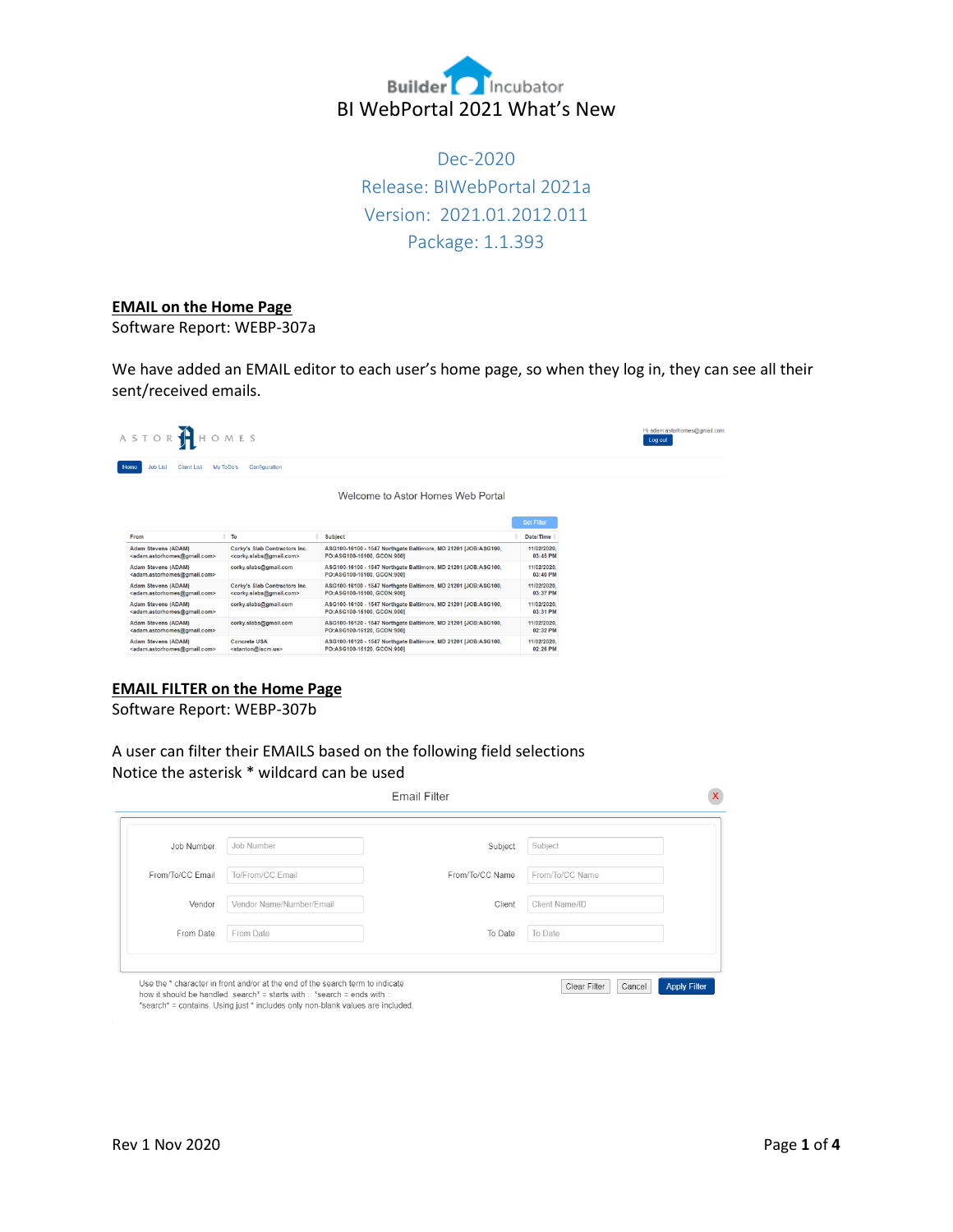

# **EMAIL FILTER on the Home Page – ADMIN User**

Software Report: WEBP-307c

The EMAIL system in the WebPortal is more powerful that the typical email, because ADMIN users can also review ALL emails SENT/RECEIVED for ALL other employees and vendors.

By selecting the SHOW ALL EMAILS an Admin User can (for example) select a specific JOB and then see ALL emails to/from ALL employees and vendors that have that job number tagged into the email. Note that JOB TAGS are automatically assigned, when emails are created or responded to in the portal.  $\sim 1$ 

| <b>Job Number</b> | <b>Job Number</b>        | Subject         | Subject               |
|-------------------|--------------------------|-----------------|-----------------------|
| From/To/CC Email  | To/From/CC Email         | From/To/CC Name | From/To/CC Name       |
| Vendor            | Vendor Name/Number/Email | <b>Client</b>   | <b>Client Name/ID</b> |
| From Date         | From Date                | To Date         | To Date               |

### **Properly handle To-Do's for "X" Clients**

Software Report: WEBP-297

Clients with a status of I, X, U1, U2 and U3 are by design not presented in the portal. This software change handles a My ToDo when it is displayed for the logged in user and the Client is not available in the portal.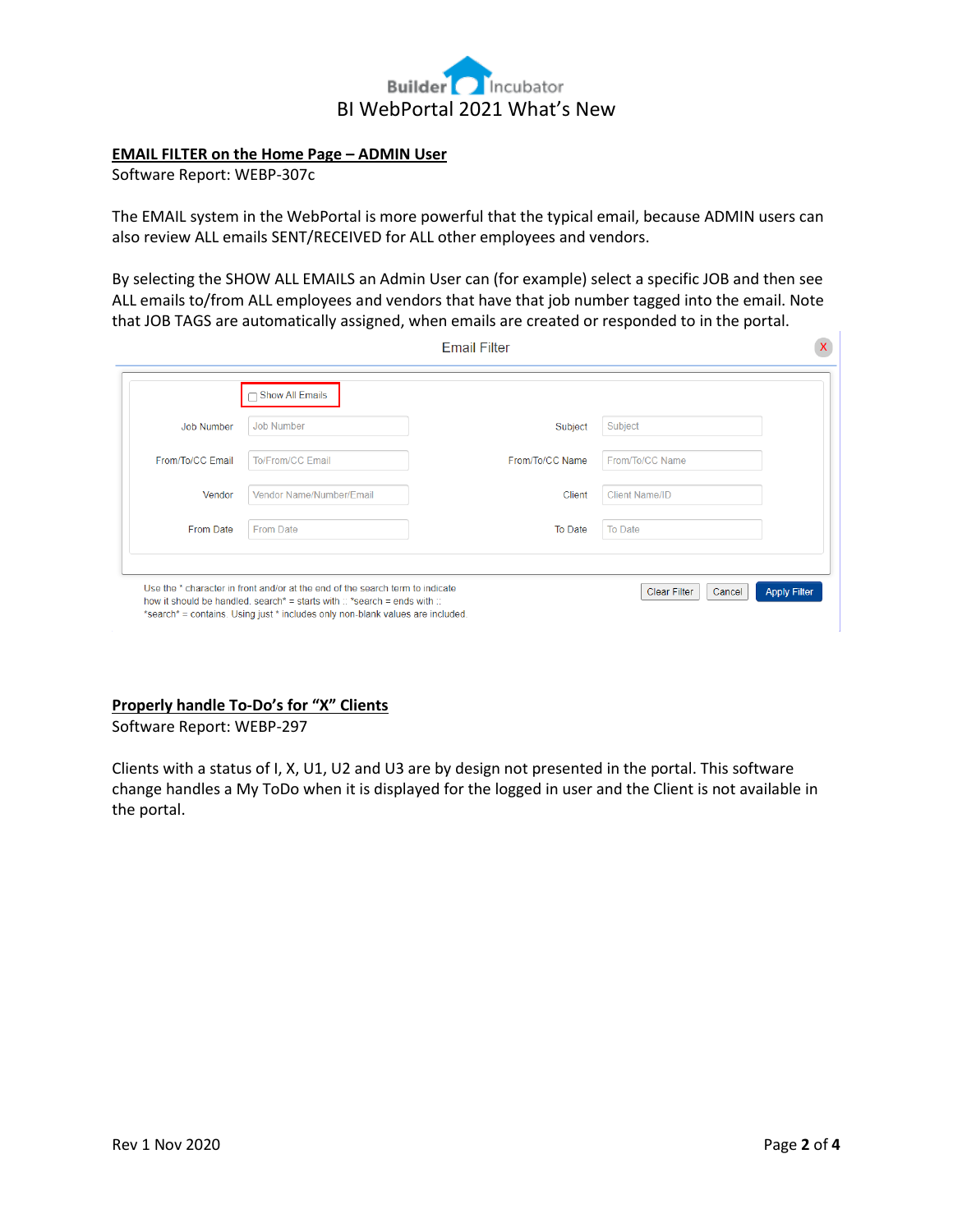

#### **Error Report – Invalid Character**

Software Report: WEBP-314

We added an error report in the WebPortal related to special (invalid) characters. If an invalid character is entered into PSClient or Gemini that results in an error in the portal, the error message will identify the CLIENT and the FIELD containing the invalid character.

| ASTORTHOMES                                         |                                                       |                                                                                                                                                                                                                                                                                                                                                                                                                                                                                                              |                                                                                                                                     |
|-----------------------------------------------------|-------------------------------------------------------|--------------------------------------------------------------------------------------------------------------------------------------------------------------------------------------------------------------------------------------------------------------------------------------------------------------------------------------------------------------------------------------------------------------------------------------------------------------------------------------------------------------|-------------------------------------------------------------------------------------------------------------------------------------|
| Home                                                |                                                       | Job List Client List My ToDo Configuration Client List                                                                                                                                                                                                                                                                                                                                                                                                                                                       |                                                                                                                                     |
| Error                                               |                                                       |                                                                                                                                                                                                                                                                                                                                                                                                                                                                                                              |                                                                                                                                     |
| <b>INVALID CHARACTERS DETECTED</b>                  |                                                       |                                                                                                                                                                                                                                                                                                                                                                                                                                                                                                              |                                                                                                                                     |
| Invalid characters were detected in CURL data near. |                                                       |                                                                                                                                                                                                                                                                                                                                                                                                                                                                                                              |                                                                                                                                     |
|                                                     | "SUPERID" : 40,<br>"SUBDIVID" : 0,<br>"TASKDAYS" : 1. | "PSCCOMPNUM" : 1,<br>"VENDORID" : 1036,<br>"VENDORNUMBER" : "FL123",<br>"SUPERINIT" : "JH",<br>"SUBSYSID" : 98,<br>"SUBDESC" : "Freedom Landing",<br>"SUBADDRESS" : "Ponte Vedra FL 32081",<br>"LOTSYSID" : 3692,<br>"LOTJOBNUM" : "FL101",<br>"LOTNUM" : "FL0101",<br>"CLISYSID" : 25421.<br>"CLINAME" : "Ellaville Inv. - FL101",<br>"CLISCHACTIVE": 1.<br>"TASKSYSID" : 769851,<br>"TASKSITECODE" : "A",<br>"TASKGROUP" : "A",<br>INSKSEQUENCE 1 14701,<br>"TASKNUMBER" : "A12701",<br>"TASKSTATUS" - "C" | "VENDORNAME" : "Florida Pro Coating, Inc.",<br>"LOTADORESS" : "775 Crosswater Lake Drive",<br>"TASKDESCR": "DLighted Drywall Bump", |

## **Bug Fix – Vendor Name not visible for Office and Office ADMIN** Software Report: WEBP-304

The PO/TASK list and the PO/TASK Detail page were not showing the vendor for the PO, when logged in as an OFFICE or OFFICE-ADMIN type user. This has been corrected.

### **Bug Fix – PO Refresh would fail**

Software Report: WEBP-303

Changed the code in the Portal and BIWS so that if a PO SYS ID is not assigned, it would then fetch the specific PO based on Job Number, Vendor and PayCode.